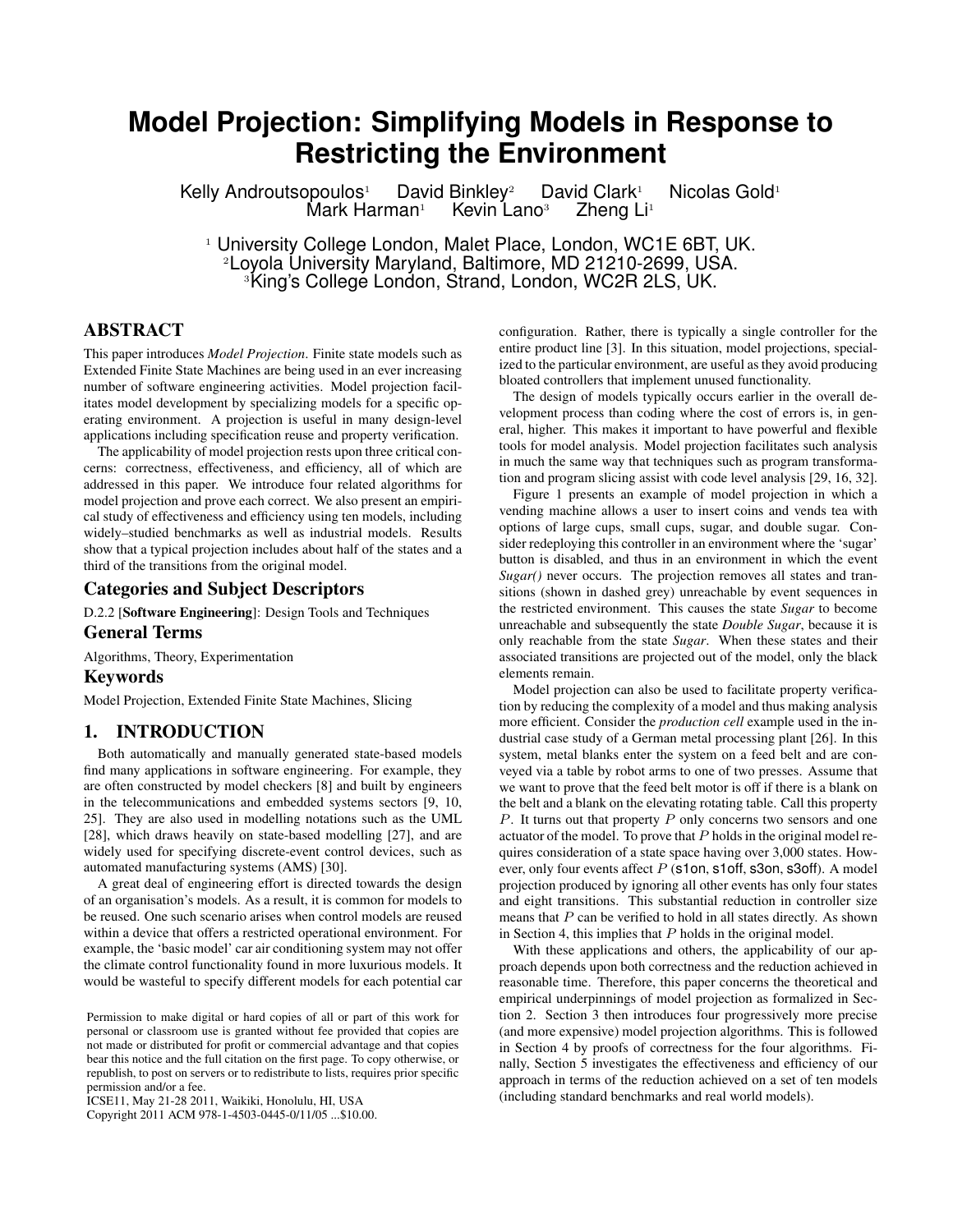

### 2. MODEL PROJECTION DEFINITION

This section first introduces some notation and terminology related to the particular models focused on in this paper: Extended Finite State Machines (EFSMs). It then formalizes the notion of a projection for EFSMs.

#### Definition 1 (Extended Finite State Machines (EFSMs))

*An EFSM* M *is a tuple* (S, T, A, Si) *where* S *is a set of states,* T *is a set of state to state transitions,* A *is an event alphabet (a set of events), and*  $S_i$  *is the set of initial states. A transition*  $t \in T$  *has a label*  $\text{lb}(t)$  *of the form*  $\text{e}()[g]/a$ *, where*  $e \in A$ *, g is a boolean guard, written in an unspecified condition language, and* a *is an action, written in an unspecified command language. All parts of the label are optional. Only when the guard evaluates to True can the transition be taken. An omitted guard is assumed to be True. For transition* t*, source(*t*), target(*t*), guard(*t*), trigger(*t*), and action(*t*) are used to refer to* t*'s source state, target state, boolean guard, trigger event, and action, respectively.*

An EFSM M takes as input a sequence of events  $E \in A^*$ . Each event includes, in addition to the event name, a list of formal parameters that are passed values from the external environment with the event. A transition's action commonly updates the store and may produce output events, which need not come from A. Finally, if two transitions share the same source state, the same trigger event, and their guards can be simultaneously *True*, then M is a non-deterministic EFSM; otherwise, it is deterministic.

A completely specified EFSM includes, for every state, a transition triggered by every event in the event alphabet A. Since completeness can often obscure the true nature of an EFSM, as a convention EFSMs are often presented with certain transitions left implicit. A common interpretation for implicit transitions is a self transition. In effect the event is consumed by having the state machine stutter (repeat) the same state without any effect other than consuming the event. The following definition formalizes the event sequences that do not require stuttering.

#### Definition 2 (Implicit Transition Free Event Sequence)

*For EFSM*  $M = (S, T, A, S_i)$ *, an input event sequence*  $E \in A^*$  *is referred to as* implicit transition free *if* M *takes no implicit transitions when presented with* E*. Such an event sequence is also referred to as* stutter-free*. For a set of event sequences* X*, itf*(M, X) *denotes the implicit transition free subset of* X*:*

 $itf(M, X) = \{E \in X \mid M$  *takes no implicit transitions when processing* E*}.*

Figure 1: Illustrative example: model projection for a simple vending machine. The complete vending machine includes both the dashed grey and black elements. The projection, for reuse in an environment where sugar is unavailable (the 'sugar' button is disabled), includes only the black elements of the model. The states and transitions concerned with providing sugar are projected out of the model. The projection is faithful to all other (sugar free) interactions with its environment.

basicProjection(EFSM  $M = (S, T, A, S_i)$ , Ignore Event Set  $\mathcal{I}$ ) Let  $M' = (S', T', A, S_i)$  where  $S' = \{s' \in S \mid \exists \text{ path } p = s \cdots s' \in T^* \land s \in S_i\}$  $\land$  ∀  $t \in p$ , trigger(t)  $\notin \mathcal{I}$  $T' = \{t \in T \mid source(t) \in S' \land target(t) \in S'\}$ in  $M' = (S', T', A - \mathcal{I}, S_i)$ 

#### Figure 2: The basic model projection.

Given a set of events to ignore, denoted  $\mathcal{I}$ , the projection of EFSM  $M$  preserves  $M$ 's behavior when placed in an environment that does not generate events from  $I$ . The resulting set of event sequences, formalized by the following filter, is used to define *model projection*.

#### Definition 3 (Event Sequence Set Filter)

*Sequence-set Filter function fi* $(X, \mathcal{I}) = \{E \in X \mid E \cap \mathcal{I} = \emptyset\}$ *where*  $E \cap \mathcal{I}$  *denotes the intersection of the set of events in*  $E$  *with* I*.*

#### Definition 4 (Model Projection)

*A* Model Projection *of EFSM*  $M = (S, T, A, S_i)$  *for ignore set*  $\mathcal{I}$  *is* a reduced EFSM M' that is semantically indistinguishable from M *on all event sequences from*  $f_i(A^*, \mathcal{I})$ *.* 

For a projection to be semantically indistinguishable as required by the definition, it must preserve the behavior of the original machine. There are two aspects to this semantic requirement: what behavior is preserved and over what set of event sequences it is preserved. The first of these, "what behavior is preserved" is formalized by Definition 9 in Section 4. Informally, the behavior includes the variable values computed at each state.

The second aspect of the semantic requirement considers the set of event sequences over which the semantics is preserved. Two options are considered: the *strong semantic requirement* and the *weak semantic requirement*. Under the strong requirement, behavior is preserved on all sequences in  $f(A^*, \mathcal{I})$ , while for the weak requirement, behavior is preserved only for the stutter free sequences of  $f$ ( $it$ f( $M$ ,  $A^*$ ),  $I$ ). Thus the weak requirement does not require matching behavior on event sequences for which the EFSM implicitly consumes an event. Rather, it restricts this requirement to event sequences where the behavior of  $M$  is explicitly defined.

Figure 2 presents the definition of a basic projection of an EFSM, which is illustrated by the example in Figure 1. In Section 4 we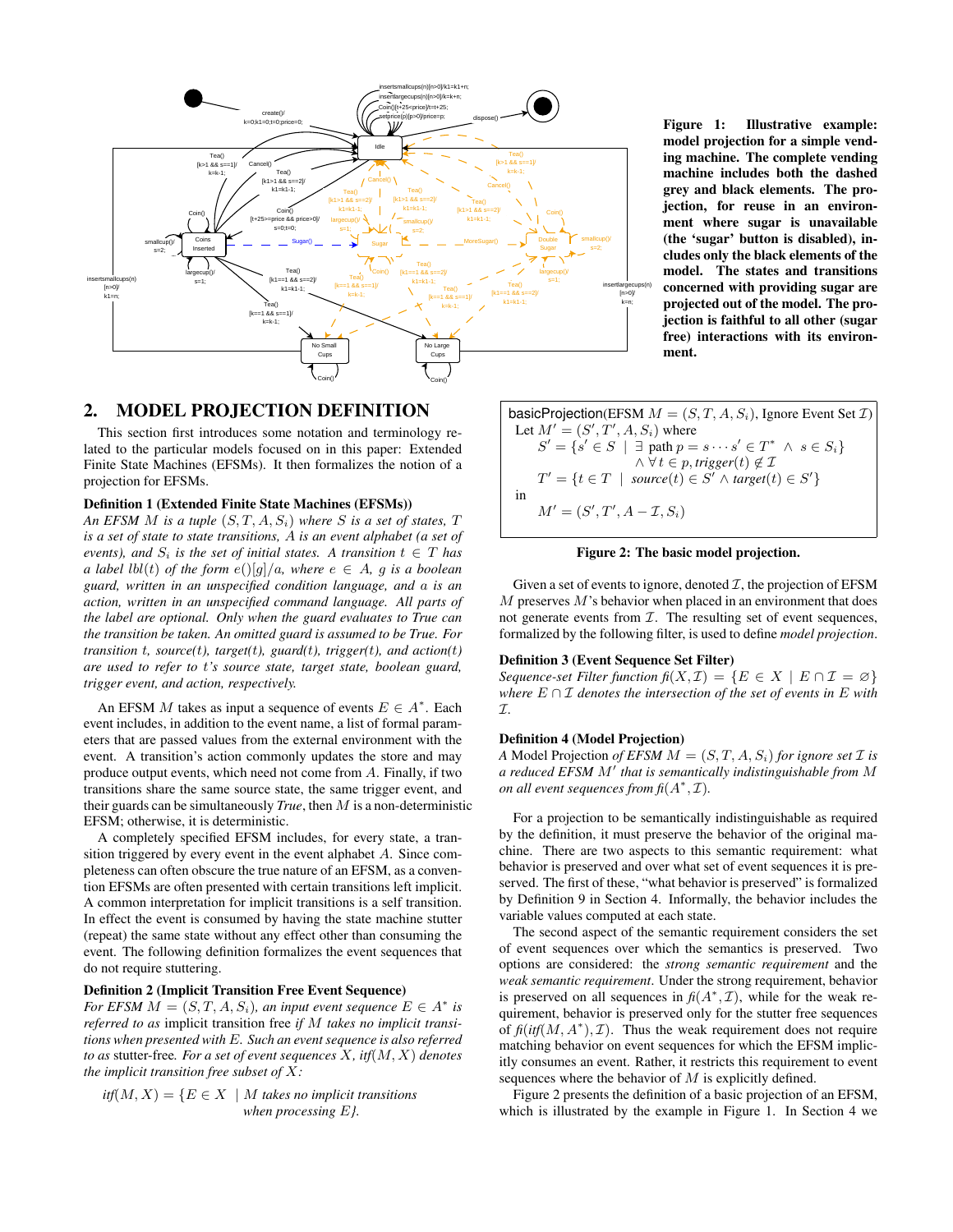prove that the implementation of basicProjection shown in Figure 3 satisfies the strong semantic requirement. Furthermore this algorithms removal of states and transitions can facilitate further simplifications. Thus three additional algorithms go beyond the basic projection and consider simplifying the state machine using constant propagation and state merging. The most aggressive of the state merging algorithms satisfies only the weak semantic requirement.

### 3. ALGORITHMS

This section describes four model projection algorithms that represent differing performance/precision tradeoffs. Model projection has several possible implementation strategies. For example, one could build a projection by adding necessary elements to an initially empty model. Alternatively, one could remove elements from the model being projected. The initial implementation follows the later approach. To do so, it recasts the notion of program slicing [34] to the EFSM domain. However, this recasting differs from previous work on slicing state-based models [17, 21, 23, 24, 33], which transplant concepts from the program slicing [34] in an attempt to incrementally adapt program-slicing concepts and techniques. These differences are considered further in Sections 5.3 and 6.

For much of its history, dependence analysis has typically been applied to programs, but there has been a recent increase in the theory and practice of dependence analysis for models, and in particular state-based models [1]. Indeed, it has been argued [15] that all descriptions, whether they be specifications, models, or other descriptions, will have a tendency to become executable over time, making such descriptions more likely to become the subject of techniques associated with program analysis, such as dependence analysis and slicing. The recent interest in dependence analysis for state-based models makes it timely to consider whether notions of slicing, hitherto defined for programs, remain appropriate when transplanted into the paradigm of models. This paper argues that the notion of slicing needs to be generalised to one of model projection for considering models both EFSMs and otherwise. Specifically, the 'slicing criterion' and algorithms for slicing will need to take account of model-specific characteristics.

The recasting of slicing used to implement model projection provides a more natural slicing approach by providing a more natural way to specify the slicing criterion: an *environment-based slice* is taken with respect to an ignore set  $I$ . As shown in Sections 4 and 5, environment-based slicing correctly and effectively implements model projection. This achieves a long standing goal in program slicing of defining the slicing criteria in terms of higher level concepts [14, 34].

The remainder of this section first introduces the slicing algorithm basicSlice and then three extensions that incorporate constant propagation and 2 different state mergings. Figure 3 presents basicSlice. Given as a slicing criterion an ignore set  $\mathcal{I}$ , basicSlice computes a slice by deleting all transitions whose trigger event corresponds to events in the ignore set. Then it removes all states and their transitions that are no longer reachable from an initial state. The reduced model is a basicProjection as defined in Figure 2. Figure 1 shows the basicSlice produced for the Vending Machine example using the ignore set  $\mathcal{I} = \{\text{Sugar}(\cdot)\}.$ 

The first extension to basicSlice, Algorithm  $A_2$  is shown in Figure 4, incorporates constant propagation. Algorithm  $A_2$  further reduces the projection's size by replacing a constant-valued variable by its value throughout the machine. When a guard is updated, it may simplify to *False*; thus the corresponding transition (and perhaps its target state) can be removed. The algorithm implements a simple flow-insensitive constant propagation algorithm in which variables are mapped to values in a flat lattice [12]. Initially vari-

$$
\begin{array}{|l|l|} \hline \text{basicSlice(EFSM }M=(S,T,A), \text{ Ignore Event Set } \mathcal{I}) \\ \hline \{M' \leftarrow M \\ \text{delete from } T' \text{ all transitions } t \text{ where } trigger(t) \in \mathcal{I} \\ \text{while } \exists \text{ state } s \text{ with no incoming transitions do} \\ \text{remove } s \text{ and all transitions } t \text{ where } source(t) = s \\ \text{return } M' \end{array}
$$

Figure 3: Algorithm  $A_1$ : basicSlice. Basic algorithm for computing an environment-based slice.

ables that appear as formal parameters of an event labelling a transition are assigned the value  $\perp$  (non-constant) because they receive an unknown value from the environment. All other variables  $v$  are initialized to  $\top$  (uninitialized). The assignments that label the transitions are then taken into account. If the right-hand side of the assignment evaluates to a constant then the value of the left-hand side variable is replaced with the meet of the constant and the variable's present value. Otherwise, the value is replaced with ⊥.

In addition to constant propagation, two state merging algorithms are used to further reduce the size of a projection by combining groups of states that have identical semantics. The right-equivalent merging algorithm extends an algorithm of Ilie et al. [19] to EF-SMs. R-equivalence equates to bisimulation for deterministic state

```
\textsf{Slice}_{\mathbb{CP}}(\text{EFSM }M, \text{Ignore Event Set } \mathcal{I}){
   M' = basicSlice(M, \mathcal{I})
   \mathsf{constantPropagation}(M')return M'}
constantPropagation(EFSM M = (S, T, A, S_i))
{
   \bar{\sigma} = \lambda v.\sqrt{2}\left| \right|\mathcal{L}\perp if v is used as a formal parameter of an
                         input event in a transition label
                   T otherwise
   for<br>each t \in Tforeach assignment "v = exp" \in action(t)let x = result of evaluating exp using \bar{\sigma}in update(\bar{\sigma}, v, x)
   deleteUnTriggerableTransitions(M',\bar{\sigma})}
deleteUnTriggerableTransitions(EFSM M = (S, T, A, S_i),
                                          abstract store \bar{\sigma})
{
   while \exists t \in T where guard(t) evaluates to False using \bar{\sigma}remove t from Twhile ∃ s ∈ S with no incoming transitions do
            remove s and all transitions \bar{t} where source(\bar{t}) = s
}
where
   update(\bar{\sigma}, v, x) replaces v's value in \bar{\sigma} with \bar{\sigma}(v) \sqcap xusing the following meet operation:
       T \sqcap T = T T \sqcap C = C T \sqcap \bot = \botC \sqcap C = C\prime = \bot (C \neq C')C \sqcap \bot = \bot \bot \sqcap \bot = \bot
```
Figure 4: Algorithm  $A_2$ : Constant Propagation removes transitions whose guard is always *False*.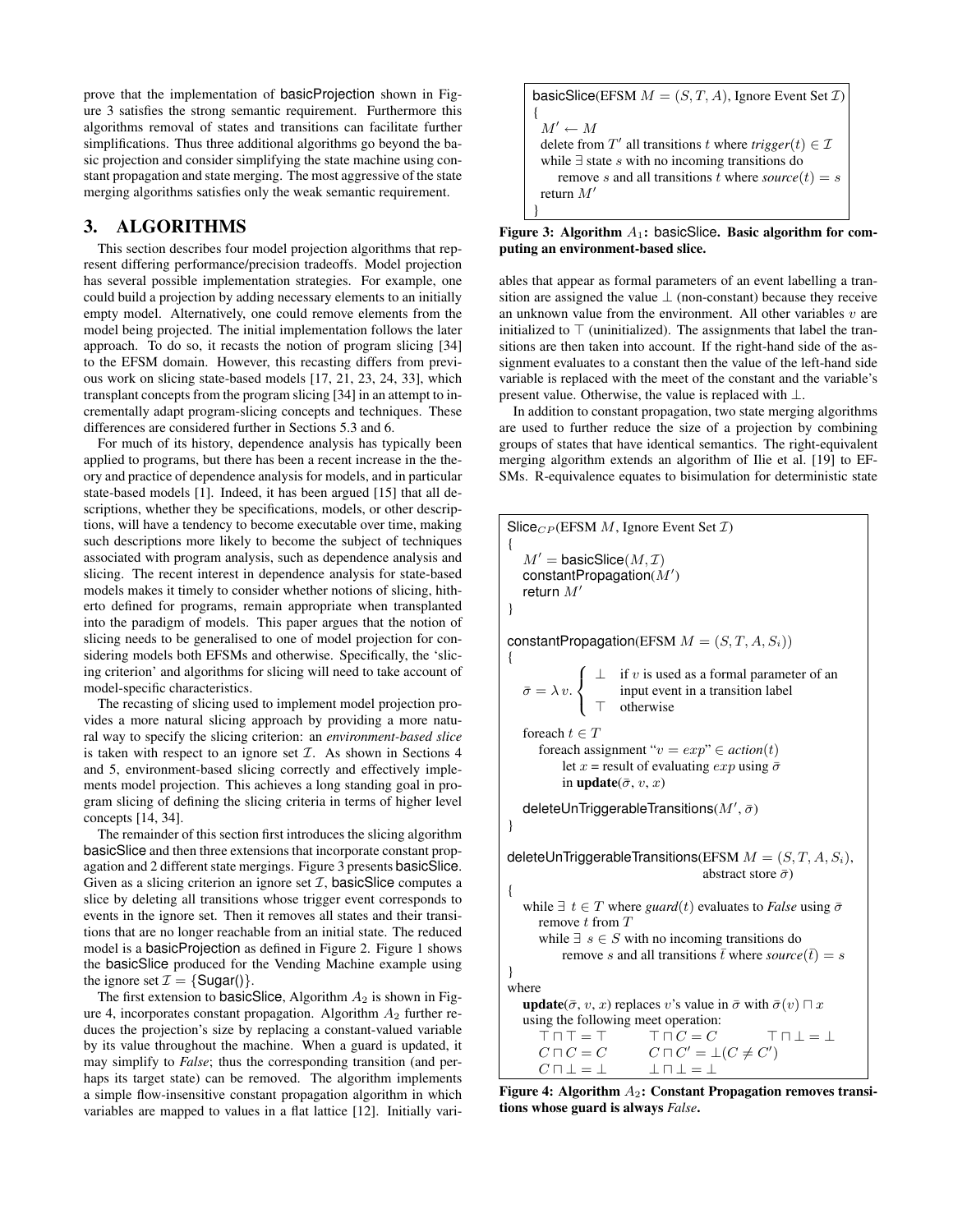Slice  $Merege$  (EFSM M, Ignore Event Set  $\mathcal{I}$ ) {  $M' = \text{basicSlice}(M, \mathcal{I})$  $\mathsf{constantPropagation}(M')$ R-mergeEquivalentStates $(M')$ if only satisfying the weak semantic requirement then G-mergeEquivalentStates $(M')$ } R-mergeEquivalentStates(EFSM  $M = (S, T, A, S_i)$ ) { while ∃ States  $s_1, s_2 \in S$  such that *R-equivalent*( $s_1, s_2$ ) replace  $s_1$  and  $s_2$  with s, where s has as its outgoing (and self-) transitions a copy of those of  $s_1$ , and incoming transitions the union of those of  $s_1$  and  $s_2$ . } *R-equivalent*(States  $s_1$ ,  $s_2$ ) { if  $finalState(s_1)$  ∧ not  $finalState(s_2)$  or not  $finalState(s_1)$  ∧  $finalState(s_2)$ return false else return true iff  $\forall t \in T \cdot source(t) = s_1 \Rightarrow \exists t' : T \cdot source(t') = s_2 \land trigger(t') = trigger(t) \land action(t') = action(t)$  $\land$  *guard*(*t*<sup> $\land$ </sup>)  $\land$  *target*(*t*<sup> $\land$ </sup>)  $\sim$  *target*(*t*)  $\forall t \in T \cdot source(t) = s_2 \Rightarrow \exists t' : T \cdot source(t') = s_1 \land trigger(t') = trigger(t) \land action(t') = action(t)$  $\land$  *guard*(*t*<sup> $\land$ </sup>)  $\land$  *target*(*t*<sup> $\land$ </sup>)  $\sim$  *target*(*t*) // Where  $s_1 \sim s_2$  means the targets are the same state, or one is  $s_1$  and the other  $s_2$ . } G-mergeEquivalentStates(EFSM  $M = (S, T, A, S_i)$ ) { For a set of transitions T, *triggers*[T] denotes the set of triggers of the transitions of T. Function  $metric(g)$  denotes the number of states removed by merging groups in g into single states:  $\Sigma_{s \in g}(|s|-1)$ where  $|s|$  denotes the size of set s.  $possibleGrows = \{ss \in 2^S \mid \hspace{0.1cm} |ss| \geq 2 \wedge$  $(∀ t ∈ T · source(t) ∈ ss ∧ target(t) ∈ ss ⇒ action(t) = skip)$  $∧$  ( (*triggers*[{ $t \in T$  | *source*( $t$ ) ∈ *ss*  $∧$  *target*( $t$ ) ∈ *ss*}]  $∩ triggers[{t \in T | source(t) \in ss ∧ target(t) \notin ss}] = ∅$ if *possibleGroups*  $\neq \emptyset$  then  $mergeGroups = \{pg \in 2^{possibleGroups} \mid pg \neq \varnothing \land \forall \textit{state sets } ss_1, ss_2 \in pg \cdot ss_1 \neq ss_2 \Rightarrow ss_1 \cap ss_2 = \varnothing\}$ *bestGroup* =  $g \in mergeGrows$  such that  $metric(g)$  is maximal. *collapseStates*(M, *bestGroup*) }

#### Figure 5: Algorithms  $A_3$  and  $A_4$ : Two State Merging algorithms

machines. It has a counterpart that merges left-equivalent states. However, this merge is only relevant for non-deterministic EFSMs and is not presently implemented. Merging both R-equivalent and Lequivalent states forms a bisimulation for general EFSMs. The approach, implemented by the function R-mergeEquivalentStates, shown in Figure 5, repeatedly merges pairs of states provided that the two states of the pair are *R-equivalent*, until no further merging is possible. States  $s_1$  and  $s_2$  are *R-equivalent* if, for every transition from  $s_1$ , there is a corresponding transition from  $s_2$  and vice versa. That is, for each trigger event, the outgoing transitions from the two states are identical in their guards and actions, and have equivalent target states after the merge (i.e.,  $s_1$  and  $s_2$  are considered to be the same state). This transformation preserves the regular expression language (i.e., the set of stutter-free event sequences) accepted by the state machine.

The second merging algorithm, G-mergeEquivalentStates, shown in Figure 5, is a more aggressive merge that can yield greater simplification and, as a tradeoff, only preserves the weak semantic requirement. In this function the set *possibleGroups* includes all groups (subsets of  $S$ ) that are eligible to be merged into single states. A group ss can be merged if it has size two or more, all transitions within the group have no actions, and the set of *internal triggering events* is disjoint from the set of *exiting triggering events*. The set of internal triggering events includes those events that trigger transitions from a state in ss to another state in ss while the set of exiting triggering events includes those events that trigger transitions from a state in ss to a state outside of ss. While unimplemented, it is possible to relax this requirement and allow the merge, provided that for all events  $E$ , the guard conditions of each internal transition triggered by  $E$  are logically inconsistent with the guard conditions of all of the exiting transitions triggered by  $E$ .

If the set *possibleGroups* is non-empty, then some merging is possible. To determine the best merge, a set of all possibilities *merge-Groups* is defined. This set includes subsets of *possibleGroups* that are pairwise disjoint and can thus be merged simultaneously. Finally, the subset that maximizes the number of states removed is chosen. Because this algorithm is exponential in the number of states (which is likely to be the case for any algorithm which considers all possi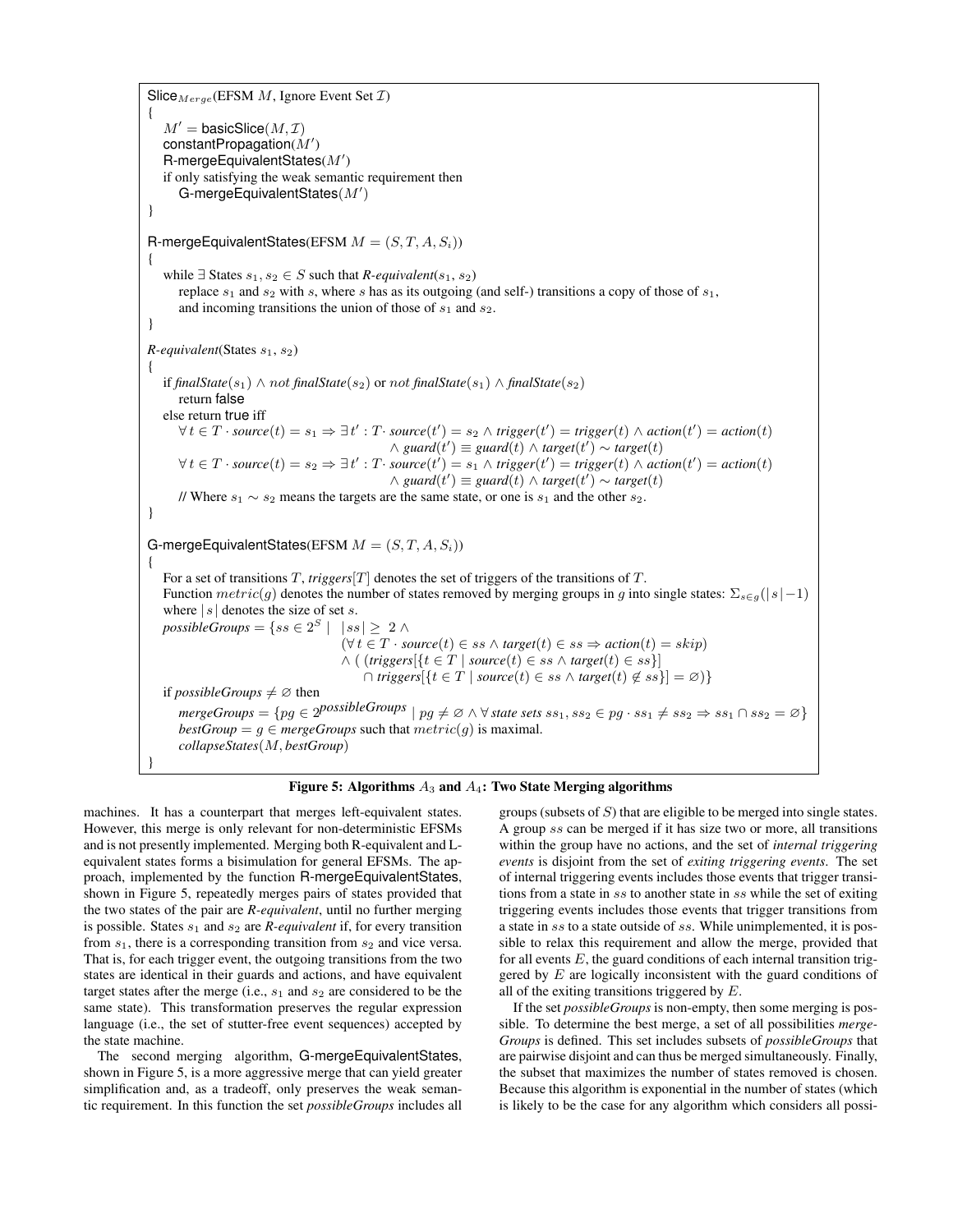ble candidates for state merging) future work includes considering heuristics for applying G-mergeEquivalentStates. However the empirical study reported in Section 5.3 indicates that, in practice, the run times are reasonable.

Figure 6 illustrates the impact of constant propagation and state merging. EFSM A is sliced with respect to ignore set  $\mathcal{I} = \{a\}$ . Slicing removes the two assignments to  $x$  when it deletes the transitions from  $s_3 \rightarrow s_4$  and  $s_5 \rightarrow s_4$ . This leaves x with the constant value 1. Constant propagation rewrites the guard  $x < 2$  on the transition from s<sup>4</sup> to the final state to "*True*", which in turn enables R-merging of states  $s_4$  and  $s_5$  leading to EFSM B. EFSM C shows the result of R-merging states  $s_1$  and  $s_3$ . This merge does not require constant propagation; thus the example illustrates both that some merging is possible without performing constant propagation and that constant propagation can enable (additional) merging. If only stutterfree sequences are acceptable then G-mergeEquivalentStates can be used. This merges  $s_1$ ,  $s_3$  and  $s_4$ ,  $s_5$  yielding EFSM D.

### 4. ALGORITHM CORRECTNESS

In what follows we show that the basic slicing Algorithm  $A_1$  is correct with respect to the strong semantic requirement. Moreover, we show that the constant propagation and right-equivalent merging algorithms,  $A_2$  and  $A_3$ , are also correct with respect to this requirement. Finally, the group merging algorithm is shown to be correct with respect to the weak semantic requirement. Before we present the proofs of correctness, we describe the semantics of EFSMs, formally.

#### Definition 5 (Configurations)

Let  $\Sigma$  *be the set of all possible stores for an EFSM. For EFSM M =*  $(S, T, A, S_i)$ *, a configuration is a pair*  $(s, \sigma)$  *where*  $s \in S$  *is a state and*  $\sigma \in \Sigma$  *is a store.* 

#### Definition 6 (Status)

*For EFSM*  $M = (S, T, A, S_i)$ *, a status is a pair*  $(C, E)$  *where* C *is a configuration and*  $E \in A^*$  *is an event sequence.* A status is an *initial status if the state contained in its configuration is an initial state.*

#### Definition 7 (Enabled Transitions)

*For Status*  $St = (C, E)$  *of an EFSM*  $M = (S, T, A, S_i)$  *where*  $C =$  $(s, \sigma)$ *, transition* t *is enabled iff source* $(t) = s$ *, guard* $(t)$  *evaluates to True when evaluated using*  $\sigma$ *, and trigger(t) = head(E). The set Enabled*(St) *denotes the set of all transitions enabled in Status* St*.*

The semantics of an EFSM M, is formalized as a Labeled Transition System (LTS). States of the LTS are the statuses of  $M$  and transitions of the LTS have the same labels as the transitions of M but extended with an additional label for implicit transitions (see the operational semantics definition below) . The LTS has a labeled step rule which defines legal transitions. A closed system assumption is made in which the status is only changed explicitly by the step rule. The semantics of EFSM  $M$  taking enabled transition  $t$ is given as an LTS move from Status  $St_1$  to Status  $St_2$ , denoted  $M \vdash St_1 \xrightarrow[LTS]{} St_2$ . In doing so the store is updated using the store update function denoted by  $[action(t)]$ . This single step rule is formalized as follows:

## Definition 8 (LTS Step  $\frac{ }{LTS}$  )

*For Status*  $St = ((s, \sigma), E)$  *of EFSM M, taking enabled transition* t *produces the next status:*

$$
\cfrac{t \in \mathit{Enabled}(St) \ \land \ \sigma' = \llbracket \text{action}(t) \rrbracket \sigma}{M \vdash ((\mathit{source}(t), \sigma), E) \ \cfrac{t}{\mathit{LTS'}} \ ((\mathit{target}(t), \sigma'), \mathit{tail}(E))}
$$



Figure 6: This example illustrates the roll of constant propagation and state merging in the current implementation of model projection. Applying basicSlice to EFSM A using ignore set  $\mathcal{I} = \{a\}$  removes the two dashed transitions from EFSM A. EFSM B shows the results of constant propagation, which replaces the guard  $x < 2$  with "*True*," and then the R-merging of states  $s_4$  and  $s_5$ , which is enabled by the constant propagation. EFSM C shows the result of the additional R-merging of states  $s_1$  and  $s_3$ . Finally, EFSM D shows the result of applying G-merge, combining  $s_1, s_3$  and  $s_4, s_5$ .

#### Definition 9 (Operational Semantics)

The operational semantics defines the meaning of EFSM  $M = (S,$  $(T, A, S_i)$  *as the LTS*  $(ST, ST_i, L, \frac{1}{LTS})$  where ST and ST<sub>i</sub> are *sets of statuses and initial statuses, respectively, the label set* L *is*  $T \cup \{\varepsilon\}$ , where the special label  $\varepsilon$  is used to model implicit transi*tions, and*  $\frac{1}{LTS}$  *is the LTS step rule from Definition 8.* 

#### Definition 10 (Stuttering Rule)

*For a Status St* =  $(C, E)$ *, if no transitions are enabled, then the head of the event sequence is consumed without changing* C*.*

$$
\frac{\text{Enableal}(St) = \varnothing}{M \vdash (C, E) \xrightarrow[\text{LTS}]{\varepsilon} (C, tail(E))}
$$

*Enabled(St)* = ∅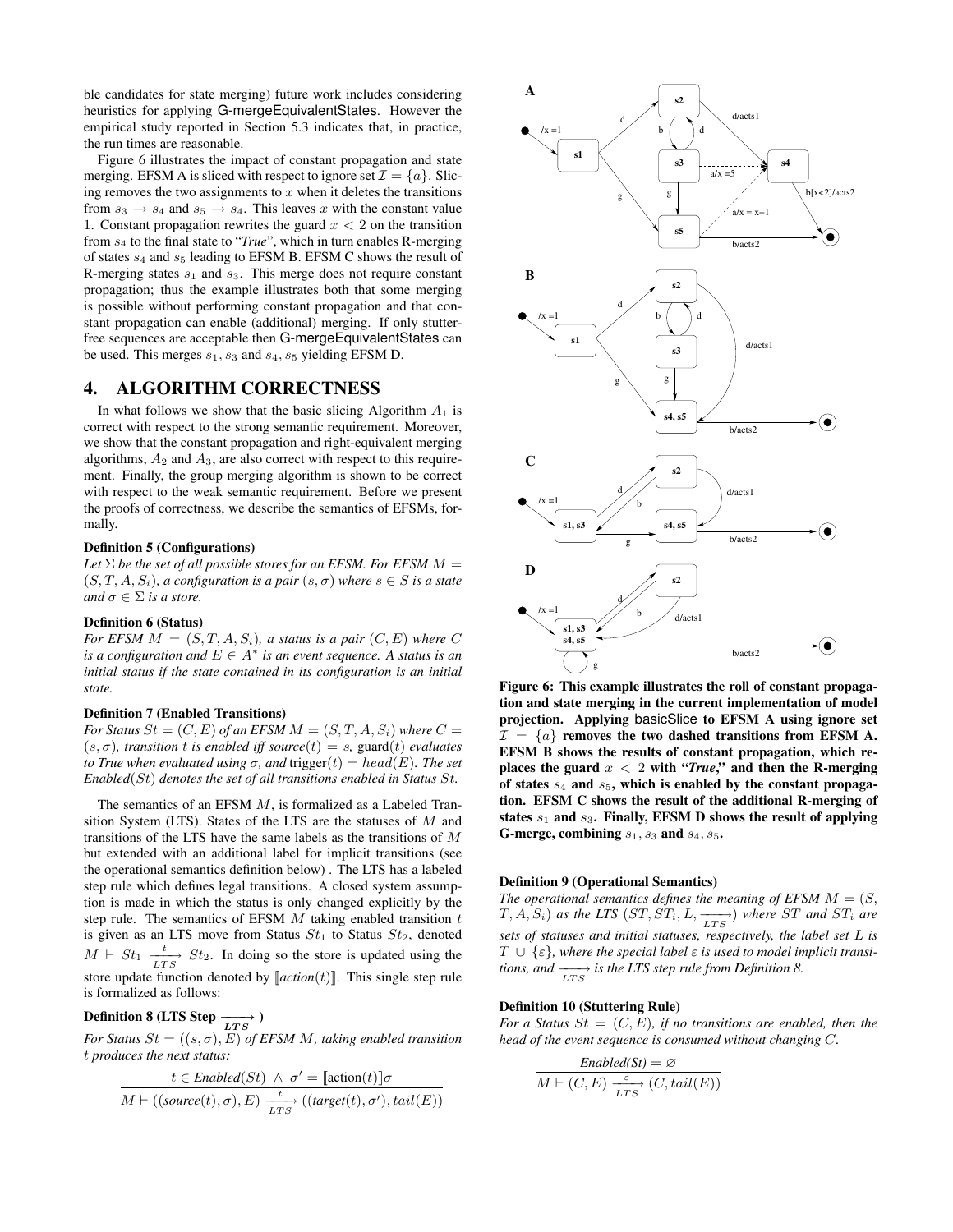#### Definition 11 (Reachable Statuses Set)

*For EFSM*  $M = (S, T, A, S_i)$  *having LTS*  $(St, St_i, L, \frac{1}{LTS})$  *and a restricted event alphabet*  $A_R$ *, the set*  $Statuses(M, A_R)$  *is the set of statuses reachable in zero or more steps from an initial status in an environment that produces only events found in* AR*:*

$$
Statuses(M, A_R) \triangleq \{ st \in St \mid st_i \in St_i
$$
  
 
$$
\wedge M \vdash st_i \xrightarrow{t}_{LTS}^* st \text{ where trigger}(l) \in A_R \}
$$

#### Definition 12 (Status Congruence ≅)

*Statuses*  $((s_1, \sigma_1), E_1)$  *and*  $((s_2, \sigma_2), E_2)$  *are congruent, written*  $((s_1, \sigma_1), E_1) \cong ((s_2, \sigma_2), E_2)$  *iff*  $\sigma_1 = \sigma_2$  *and*  $E_1 = E_2$ *.* 

In the following proofs,  $M'$  continues to denote a slice of EFSM M. Subscripts are added to denote a slice produced by a particular slicing algorithm; thus, a slice of  $M$  produced by  $A_1$  (Figure 3) is denoted  $M'_1$ . The main theorem uses *simulation* to establish the correctness of Algorithm  $A_1$  by showing that for all event sequences  $E \in f(A^*, \mathcal{I})$  *M* and its slice  $M'_1$  produce corresponding statuses. That is, whatever  $M$  can do using only the restricted event set  $M'$ also can do. This result is then extended to show that the simulation still holds for  $A_2$  slices. Finally, it is shown that  $A_3$  produces slices who's simulation is homomorphic to those for slices produced by  $A_2$ and, for event sequences in  $\widehat{f}(itf(M, A^*), \mathcal{I})$ . This result extends to slices produced by  $A_4$ .

Simulation is a relation between statuses in the operational semantics of a pair of EFSMs. We write  $St_1 \triangleright St_2$  to mean  $St_2$ simulates  $St_1$ . We mildly abuse the word simulation when saying  $M'$  simulates M for a given set of event sequences  $\mathcal{E}$ . The intuition is that if  $M'$  simulates M for  $\mathcal E$  then the two machines have the same behavior when placed in an environment that can only produce event sequences in  $\mathcal E$ . First we give the general definition of a simulation between the semantics of EFSMs and then the definition for the meaning of  $M'$  simulates  $M$  for  $\mathcal{E}$ .

#### Definition 13 (Simulation relation  $\triangleright$  for the operational semantics of EFSMs)

Let EFSMs  $M = (S, T, A, S_i)$  and (its slice)  $M' = (S', T', A', S'_i)$ *have statuses*  $(C_1, E_1)$  *and*  $(C'_1, E_1)$  *respectively. Then*  $(C_1, E_1) \triangleright (C'_1, E_1)$  *iff whenever* 

 $(C_1, E_1) \cong (C'_1, E_1)$  and  $M \vdash (C_1, E_1) \xrightarrow[LTS]{} (C_2, E_2)$ 

*there exists a status*  $(C_2', E_2)$  *such that* 

 $M' \vdash (C'_1, E_1) \xrightarrow[LTS]{} (C'_2, E_2) \text{ and } (C_2, E_2) \rhd (C'_2, E_2)$ *where*  $E_2$  *denotes* tail( $E_1$ ).

#### Definition 14 (EFSM simulation)

*EFSM*  $M' = (S', T', A', S'_i)$  simulates *EFSM*  $M = (S, T, A, S_i)$ *for*  $\mathcal{E}$ *, written*  $M \rhd_{\mathcal{E}} M'$ *, if* 

- *there is a simulation relation,* ✄*, between the two semantics* whose range includes all statuses in the semantics of  $M'$  for *event sequences in* E *and*
- for every start state  $s_i' \in S_i'$  for  $M'$  there is a corresponding *start state*  $s_i \in S_i$  *for M so that any event sequence E in*  $\mathcal{E}$ *and store*  $\sigma$ ,  $((s_i, \sigma), E) \triangleright ((s'_i, \sigma), E)$

The first theorem states that projecting the behavior of an EFSM via an ignore set is safe as the resulting EFSM simulates the original with respect to the reduced environment.

**Theorem 1** Given EFSM  $M = (S, T, A, S_i)$  and its slice  $M'_1 =$  $(S', T', A', S_i)$  produced by algorithm  $A_1$  using ignore set  $\mathcal{I} M \triangleright_{\mathcal{E}}$  $M'_1$  for  $\mathcal{E} = (\mathcal{A} - \mathcal{I})^*$  ( $M'_1$  simulates  $M$  for  $\mathcal{E} = (\mathcal{A} - \mathcal{I})^*$ ).

Proof. We first prove that a non-empty simulation relation exists between the semantics of  $M_1'$  and the semantics of M. If  $M_1'$  is produced from M by Algorithm  $A_1$  using ignore set  $\mathcal{I}$ , then  $M_1'$  is a sub machine of M (its states, transitions and actions are contained in the states transitions and actions of  $M$ ). Without loss of generality we can assume that the set of possible stores for each machine is the same. Then each status of  $M_1$  is a status of M. If M has status  $((s, \sigma), E)$  and  $M'_1$  has status  $((s', \sigma'), E)$  where  $s = s', \sigma = \sigma',$ and  $E \in \mathcal{E} = (\mathcal{A} - \mathcal{I})^*$  then we can show that they satisfy a simulation relation.

Because the statuses are identical  $((s, \sigma), E) \cong ((s', \sigma'), E)$ . Now assume that  $M \vdash ((s, \sigma), E) \xrightarrow[LTS]{} (s_1, \sigma_1), tail(E))$  where  $head(E) \in A'$ . We have that  $M'_1 \vdash ((s', \sigma'), E) = ((s, \sigma), E) \frac{t}{LTS'}$  $((s_1, \sigma_1), tail(E))$  as well. If that were not the case, since  $\frac{t}{LTS}$ corresponds to a transition  $\stackrel{t}{\rightarrow}$  in M and  $\stackrel{t}{\rightarrow}$  is triggered by an event in  $A'$ , the failure to be in  $M'_1$  can only be because the transition is deleted during the construction of  $M_1'$  by  $A_1$  because it is unreachable. However since its source state is in  $M'_1$  (by arbitrary choice of

the status for  $M'_1$ ), it must be reachable. Thus the resulting pair of configurations are identical and in turn must satisfy the simulation relation. We take  $\triangleright$  as the largest simulation relation between the configurations of the two semantics that both includes the identical pairs from the semantics of  $M$  and  $M'_1$  and satisfy simulation as defined in Definition 13. Finally, by construction  $\triangleright$  includes a pair of identical statuses for every initial status in  $M'_1$  because  $A_1$  includes all of M's initial states in  $M'_1$ .  $\Box$ 

We next show that there is an EFSM simulation between the original machine and the slice produced by  $A_2$ , which extends  $A_1$  by applying constant propagation.

**Proposition 1** Given EFSM  $M = (S, T, A, S_i)$  and its slice  $M_2'$  $= (S_2', T_2', A_2', S_i)$  *produced by*  $A_2$  *using ignore set*  $\mathcal{I}, M \triangleright_{\varepsilon} M_2'$ *where*  $\mathcal{E} = (\mathcal{A} - \mathcal{I})^*$ *.* 

**Proof.** Let  $M'_1 = (S'_1, T'_1, A'_1, S_1^i)$  be the result of applying  $A_1$  to M using ignore set  $\mathcal I$ . We show that  $M'_2$  simulates  $M'_1$  for  $\mathcal E$ , that is there is a simulation  $\triangleright^2$  such that  $M'_1 \triangleright^2_{\mathcal{E}} M'_2$  and then rely on the closure of simulations under composition for the existence of a simulation of M by  $M'_2$  for  $\mathcal{E}$ , i.e.  $\overline{M}(\triangleright; \triangleright^2)\varepsilon M'_2$ .

First observe that  $A_2$  produces  $M_1'$  and then performs constant propagation. The effect of constant propagation on  $M'_1$  is that some transitions whose guards are constantly false in the semantics of  $M_1'$ are missing in  $M_2$ <sup>'</sup> (*some* rather than *all* because the correctness of the constant propagation algorithm implies it is conservative). Furthermore, transitions in  $M'_1$  only reachable via transitions whose guards are constantly false are missing in  $M'_2$ . So  $M'_2$  is a sub machine of  $M'_1$ .

We show that there is a nonempty simulation of the semantics of  $M'_1$  by the semantics of  $M'_2$ . Let  $St_2 = ((s, \sigma), E)$  be a status of  $M'_2$ . Since  $M'_2$  is a sub machine of  $M'_1$   $St_2$  is also a status of  $M'_1$  and the identical pair satisfy  $\cong$ . Now assume that  $M'_1$  ⊢  $((s, \sigma), E) \xrightarrow[LTS]{} (s_1, \sigma_1), tail(E)).$   $M'_2 \vdash ((s, \sigma), E) \xrightarrow[LTS]{}$  $((s_1, \sigma_1), tail(E))$  will hold unless the transition  $t \in T'_1$  does not exist in  $T_2'$ . This could be for one of two reasons: either the guard of  $t$  is constantly false or  $t$  is only reachable via transitions whose guards are constantly false. In the first case  $M'_1 \vdash ((s, \sigma), E) \frac{t}{LTS}$  $((s_1, \sigma_1), tail(E))$  is not possible, in the second St is not a reachable configuration of  $M'_1$ , so neither is it a reachable configuration of  $M'_2$ . Therefore  $M'_2 \vdash ((s, \sigma), E) \xrightarrow[LTS]{} (s_1, \sigma_1), tail(E))$  holds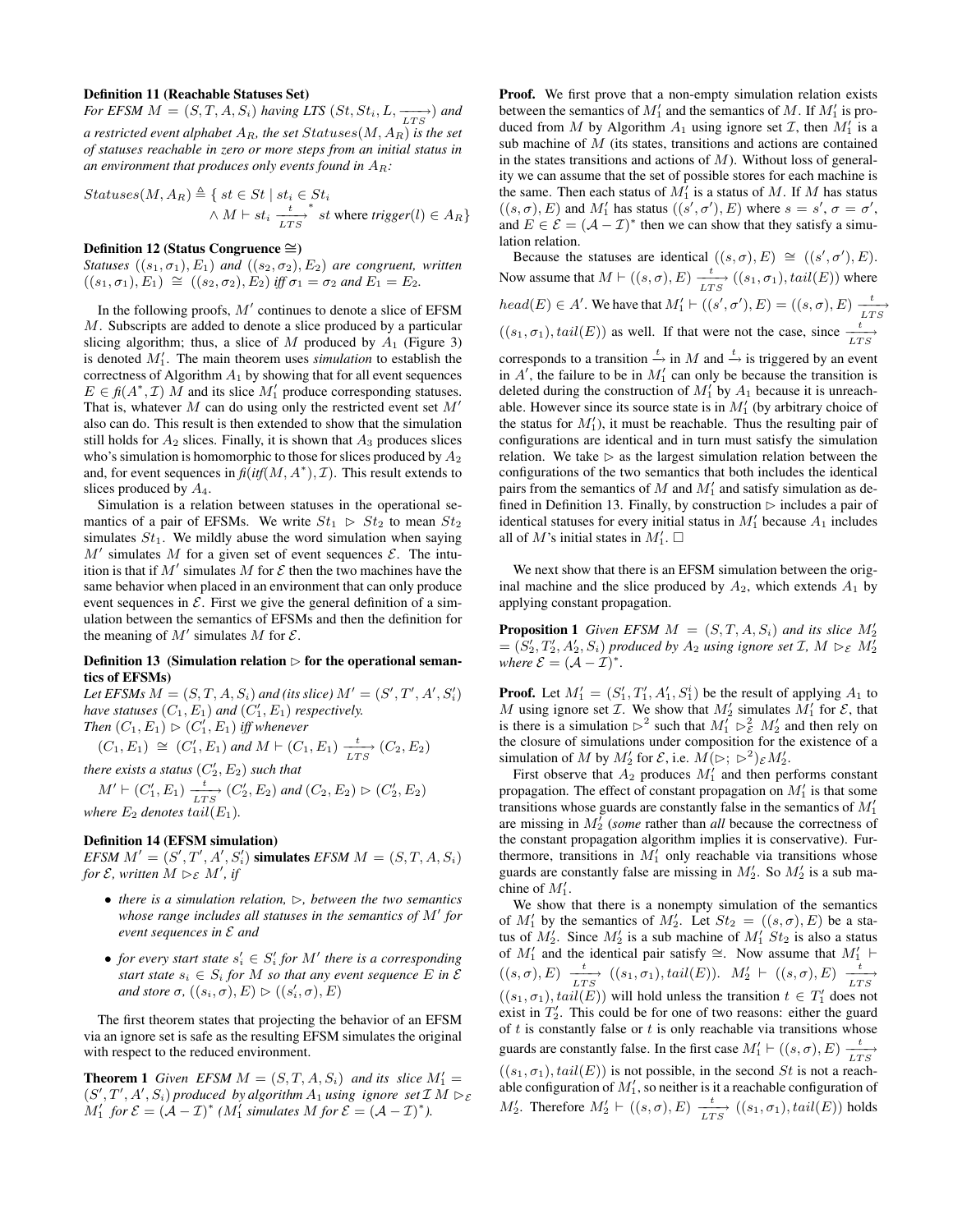and the resulting configurations are identical, satisfying the simulation relation. Again  $\triangleright_2$  is defined similarly to  $\triangleright$  and the argument for the initial configurations of  $M'_2$  satisfying the relation is similar.  $\Box$ 

We now show that the simulation produced by Algorithm  $A_3$  is homomorphic to that produced by Algorithm  $A_2$ .

**Proposition 2** Given EFSM  $M = (S, T, A, S_i)$  and its slice  $M'_3$  $= (S'_3, T'_3, A'_3, S_i)$  *produced by*  $A_3$  *using ignore set*  $\mathcal{I}, M \triangleright_{\mathcal{E}} M'_3$ *where*  $\mathcal{E} = (\mathcal{A} - \mathcal{I})^*$ *.* 

**Proof.** Let  $M'_2$  be the slice of M produced by  $A_2$  using  $\mathcal{I}$ . We show that there exists a (model) homomorphism,  $h$ , from  $M'_2$  to  $M'_3$ . We then argue that h naturally extends to a homomorphism between the simulations of  $M'_2$  and  $M'_3$ ; thus,  $M \rhd_{\mathcal{E}} M'_3$  follows from  $M \rhd_{\mathcal{E}} M'_2$ .

Assume that  $M'_2$  includes states  $s_1$ ,  $s_2$  where  $s_1$  and  $s_2$  have identical outgoing transitions for events in  $A - \mathcal{I}$ . In more detail, for each transition  $t_1$  where *source*( $t_1$ ) =  $s_1$  and  $\text{lb}(t_1) = \text{e}[G]/\text{acts}$ and  $target(t_1) = x$ , there is a transition  $t_2$  where  $source(t_2) =$  $s_2$ ,  $\text{lb}(t_2) = \text{e}[G]/\text{acts},$  and  $\text{target}(t_2) = x'$  where  $x = x'$  or  ${x, x'} = {s_1, s_2}$ . Model  $M'_3$  is identical to  $M'_2$  except that  $s_1$  and  $s_2$  are replaced by a single state s, each transition t targeting  $s_1$  or  $s_2$  is replaced be a transition targeting s, Matched transitions  $t_1$  and  $t_2$  in  $\overline{M'_2}$  as above are replaced in  $M'_3$  by a single transition t with *source*(*t*) = *s*,  $\frac{1}{b}$ (*t*) =  $\frac{e[G]}{acts}$  and  $\frac{target(t)}{s}$  = *z* where  $z = x$ if  $x \neq s_1$  and  $x \neq s_2$ , or  $z = s$  otherwise. Therefore,  $M'_3$  is clearly homomorphic to  $M'_2$ .

This model homomorphism induces a simulation homomorphism that maps status for  $M_2^f$  to the statuses for  $M_3^f$ . In particular, the statuses for  $s_1$  and  $s_2$  are mapped those for  $s$ . Since the associated transitions  $t_1$  and  $t_2$  have the same label, the resulting configurations are not affected. Consequently,  $M \rhd_{\mathcal{E}} M_2'$  implies  $M \rhd_{\mathcal{E}} M_3'$ .  $\Box$ 

Finally we show that applying  $A_4$  also induces a simulation between the semantics of the original machine and the resulting slice, but only with some further restriction on the type of input event sequences that can be considered in the semantics.

**Proposition 3** *Given EFSM*  $M = (S, T, A, S_i)$  *and its slice*  $M'_4 =$  $(S_4', T_4', A_4', S_i)$  produced by  $A_4$  *using ignore set*  $\mathcal{I}, M \rhd_{\mathcal{E}'}^4 M_4'$ where  $\mathcal{E}' = \text{fi}(\text{iff}(\mathcal{M}, \mathcal{A}^*), \mathcal{I})$ , the set of restricted sequences which *are stutter free on* M*.*

**Proof sketch.** Let  $M_3'$  be the slice of EFSM  $M$  produced by applying algorithm  $A_3$ . Let h denote the model homomorphism the exists between  $M_3'$  to  $M_4'$ . Proposition 2 shows that there is a simulation  $\triangleright_{\varepsilon}^3$  such that  $M \triangleright_{\varepsilon'}^3 \tilde{M}'_3$ . (The proposition actually proves the stronger result for  $\mathcal{E} = f(\mathcal{A}^*, \mathcal{I}) = (\mathcal{A} - \mathcal{I})^*$  which is a superset of  $\mathcal{E}'$ .) The remainder of the proof shows that using h this relationship extends to  $M'_4$  (i.e., that  $\overline{M}(h(\rhd^3))_{\varepsilon'} M'_4$  ).

Model homomorphism  $h$  induces a homomorphism between the LTSs that are the semantics of  $M'_3$  and  $M'_4$  respectively but only if the input event sequences for  $M'_3$  are stutter free. Consider a status  $((s, \sigma), E)$  in the semantics of  $M'_3$ . Its image in the semantics of  $M'_4$ under the induced homomorphism (also called h) is  $((h(s), \sigma), E)$ . Now suppose  $M'_3 \vdash ((s, \sigma), E) \xrightarrow[LTS]{} ((s', \sigma'), E')$  where  $E' =$  $tail(E)$ . Since E is stutter free for  $M'_3$  the label on t has  $trigger(t) =$  $head(E)$ . We have two cases to consider. In the first case,  $head(E)$ is *internal* and  $M'_4$  takes a self-loop:  $M'_4 \vdash ((h(s), \sigma), E) \frac{h(t)}{LTS'}$  $((h(s'), \sigma'), E')$  and  $h(s) = h(s')$  and  $\sigma' = \sigma$  (because internal labels have no actions). Alternatively in the second case  $head(E)$ is *exiting* and  $M'_4 \vdash ((h(s), \sigma), E) \frac{h(t)}{LTS'}((s', \sigma'), E')$  because GmergeEquivalentStates preserves exiting transitions. Note that if

E is not stutter free on  $M'_3$  this breaks down. It is possible that  $M'_3$  stutters:  $M'_3 \vdash ((s, \sigma), E) \xrightarrow[LTS]{} ((s, \sigma), E')$  whereas because of the merging of states there exist an exiting transition from  $h(s)$  in  $M'_4$  that is triggered by  $head(E)$ .

Thus, in conclusion, homomorphism  $h$  induces a homomorphism on simulations such that for event sequences in  $f(\text{itff}(M, A^*))$ ,  $\mathcal{I}$ ),  $M'_3$   $(h(\rhd^3))_{\varepsilon}$ ,  $M'_4$ . Combined with the result from Proposition 2 that  $M \rhd^3 M'_3$ , We conclude that  $M (h(\rhd^3))_{\varepsilon}$ ,  $M'_4$ .

### 5. EMPIRICAL EVALUATION

For environment-based slicing to be of practical use, it is important to empirically consider the reduction obtained. This section presents results from implementations of the four model slicing algorithms  $A_1$ - $A_4$ . The empirical study addresses the following three research questions:

- $RQ_1$  What is the impact on model size of slicing with respect to small ignore sets?
- $RQ_2$  What is the impact on model size of slicing with respect to all large ignore sets?
- RQ<sup>3</sup> What is the performance of the slicer?

The ten EFSM models that were used in the experiment are shown in Table 1 where each model's size is given in terms of the number of states ( $#S$ ) and transitions ( $#T$ ) and the number of events in its input alphabet ( $\#Event$ ). The first six models were used by Korel et al. [20, 21] in studies of dependence-based slicing. The last four are the production systems INRES [6] and DoorControl [31] from previous model-based studies, and TCP [35] and TCSbin. TCSbin, provided by Motorola, was originally written in SDL [5]. Since SDL specifications are richer than those currently handled by our tool, this model was transformed to a semantically equivalent model (e.g., by removing the need for 'history' and 'All' state types).

| <b>EFSM Model</b>        | #S  | #T  | #Event |
|--------------------------|-----|-----|--------|
| $\overline{ATM}$ [21]    | 9   | 23  | 12     |
| Cashier [22]             | 12  | 21  | 16     |
| CruiseControl [20]       | 5   | 17  | 10     |
| FuelPump <sup>[20]</sup> | 13  | 25  | 16     |
| PrintToken [22]          | 11  | 89  | 11     |
| VendingMachine [22]      | 8   | 37  | 13     |
| DoorController [31]      | 6   | 12  | 11     |
| INRES protocol [6]       | 8   | 18  | 8      |
| <b>TCP</b> [35]          | 12  | 57  |        |
| TCSbin[Motorola]         | 24  | 65  | 39     |
| Total                    | 108 | 364 | 142    |

Table 1: Experimental Models.

### 5.1 Small Ignore Sets

The first study exhaustively considers the impact of slicing using small ignore sets. Smaller ignore sets should produce larger slices, and thus provides a 'worst case' for the reductions to be expected from environment-based slicing. In addition, slice size is a proxy for the impact of an event: a larger slice size indicates a small impact while a small slice size indicates an event having a large impact. Thus, computing all possible slices can identify interesting events.

The experiment used all ignore sets of size 1, 2, and 4. Table 2 presents the average slice size computed over slices from all ten subjects separately for each of the four algorithms. Overall, the reduction in the number of states and the number of transitions tell a similar story. In addition as expected, the more expensive algorithms provide consistently smaller slices. Considering that at  $n = 4$  only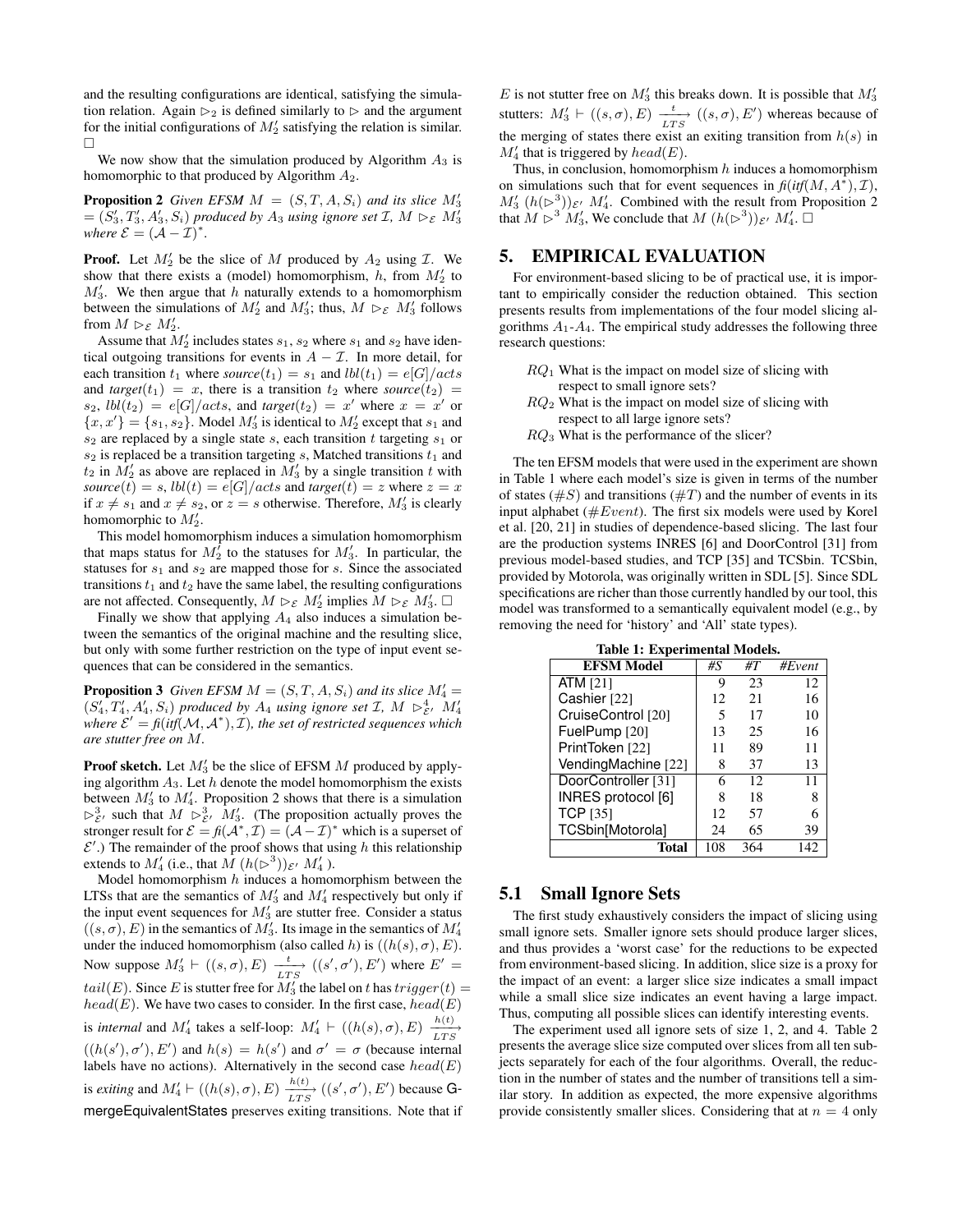

Figure 7: All slice sizes for Algorithms  $A_1$ ,  $A_2$ ,  $A_3$  and  $A_4$ . The upper two figures show all slice sizes when the ignore set  $\mathcal I$  is set to each of the 142 events and the lower two graphs show all slice sizes when the ignore set  $\mathcal I$  is set to each of the 1323 pairs of events.



Figure 8: All slice sizes for Algorithms  $A_1$ ,  $A_2$ ,  $A_3$  and  $A_4$  using all possible ignore sets containing all but one  $(n - 1)$  events.

a third of the events are, on average, being ignored, the reductions are considerable:  $A_4$  reduces the number of states by 60% and the number of transitions by 70%. For expensive applications, such as model checking, this reduction is especially significant.

Table 2: Average slice size when ignoring  $n$  events.

|    | <b>States</b> |       |       | Transitions |          |          |
|----|---------------|-------|-------|-------------|----------|----------|
|    | $n=1$         | $n=2$ | $n=4$ | $n=1$       | $n=2$    | $n=4$    |
| A1 | 85.3%         | 78.8% | 49.3% | 77.5%       | 70.3%    | 33.5%    |
| A2 | 80.5%         | 77.2% | 47.1% | 71.3%       | 67.1%    | $31.1\%$ |
| Aз | 78.6%         | 74.6% | 45.2% | 69.2%       | $64.1\%$ | 30.3%    |
|    | 71.2%         | 70.7% | 41.1% | 66.1%       | 63.2%    | 29.8%    |

Figure 7 shows graphs of all slice sizes for all ignore sets of size  $n = 1$  and  $n = 2$  using all four algorithms. In each graph, the x-axis shows the slices in monotonically increasing order of slice size. Normalized to a percentage, the  $y$ -axis shows slice size as a percentage of number of states or the number of transitions. The data is individually sorted, and thus should not be used to compare a particular slice. In all graphs, the four lines show similar trends. Considering the extremes, for Algorithm  $A_1$  and singleton event ignore-sets, there are no states removed in approx 80 of the 142 slices (indicated by the straight line on the top right of the diagram). For these slices, the reductions in the number of transitions is small (less than 10%). At the other end of the spectrum, in seven cases, the slices have zero transitions. This occurs when a *key* event is used as the slicing criterion. Further investigation reveals that these events often occur on the transitions close to an initial state where the triggering event determines if further processing by the model is needed. For example, ignoring the Card() event in the ATM model corresponds to not inserting an ATM card, and thus the ATM remains in its idle state.

#### 5.2 Large Ignore Sets

The second research question considers larger ignore sets. For  $A_1$ , using ignore sets of size  $n = 8$ , a larger size than considered in Table 2, the average slice includes 27.6% of the states and 10.4% of the transitions. The sizes for  $A_2$ ,  $A_3$ , and  $A_4$  follow the same pattern as seen in Table 2. At the extreme, ignoring all but one event produces an average slice size of 12.7% states and 1.1% transitions. Figure 8 show graphs of these slices for all ten models where only a single line is visible for all four algorithms because they all produce very similar sized slices.

One motivation for this research question was to support a comparison with dependence-based EFSM slicing techniques and with the slicing of programs. Dependence-based techniques extract the part of an EFSM that affects one or more elements (states, transitions, or variables used in transition labels) from the EFSM. In the following comparison these elements are assumed to be transitions. Previous studies of such slices using the same ten subjects report an average slice size of between 38.4% and 68.0% of the transitions using a variety of definitions of "dependence" [2]. From a program P, a common variant of program slicing extracts a semantically meaning 'subprogram' that captures the execution of a particular statement from P.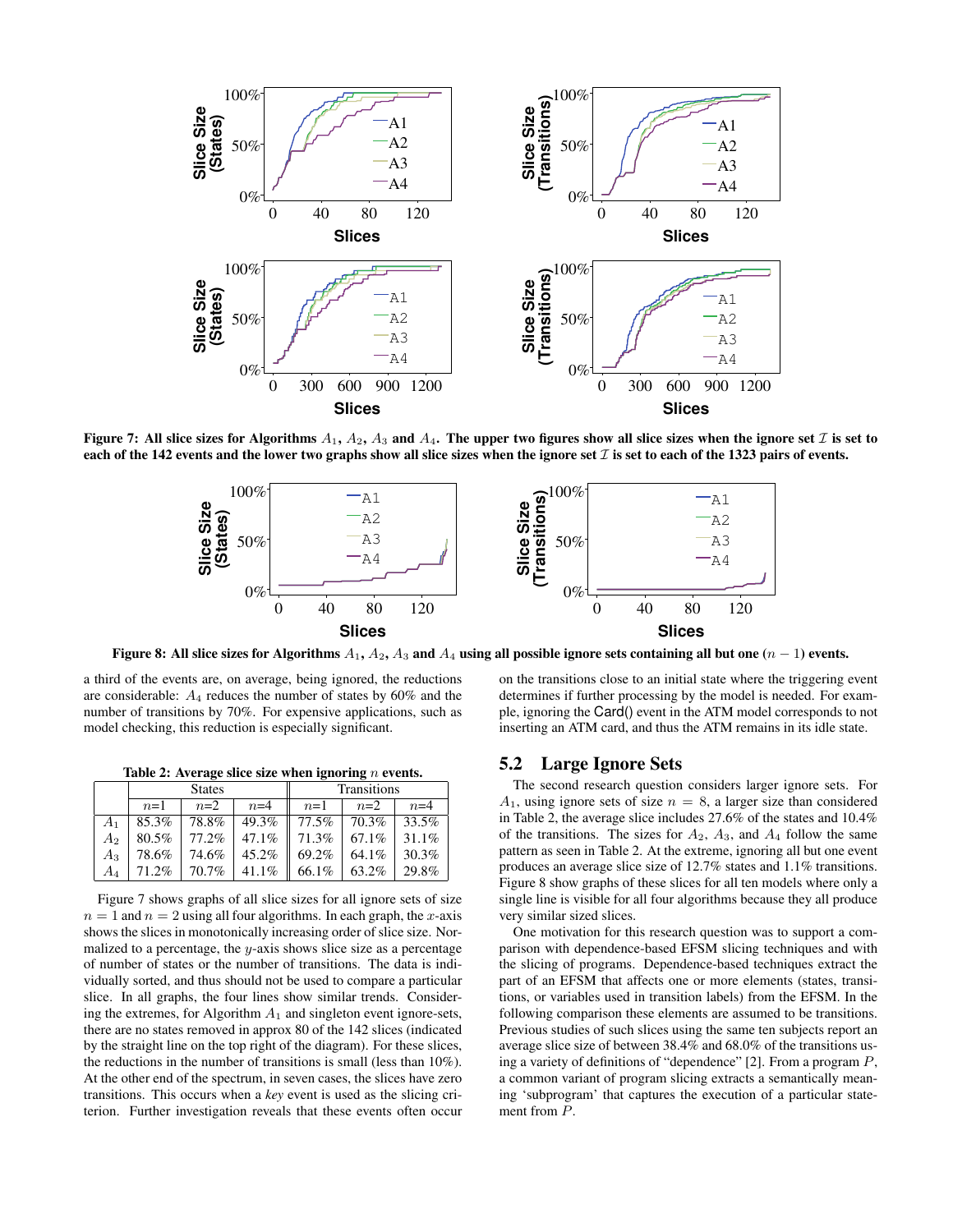It is difficult to make a direct comparison of environment-based slicing with the slicing of programs or dependence-based techniques for EFSMs because the slicing criteria are so different: environmentbased slicing starts with one or more events to ignore, while the others start with a particular transition or statement to preserve. The average program slice size is about one third of a program [4]. This is comparable to the reduction in transitions for a model using an ignore set of size 4.

Comparing with EFSM dependence-based techniques, one possible comparison clearly favors environment-based slicing: given that dependence-based approaches preserve the behavior of a single transition, one might compare them with an ignore set that includes all but one event. Considering *all but one* event is similar to dependence-based slicing's seeking to preserve a *single* transition from the model. In this case  $A_4$ 's average slice size of 1.0% of the transitions compares quite favorably. A similar result might be expected from comparing the use of ignore sets of size one with dependence-based slices taken with respect to all transitions not using an ignored event. As this slicing criterion (starting point) is a substantial portion of the model, this comparison too favors environment-based slicing. Finally, consider a like-for-like comparison using a single transition for dependence-based slicing and an ignore set of size one for environment-based slice. Here  $A_4$ 's average slice size of 66.1% of the transitions, while toward the large end of the range for dependence-based slicing (28.4% – 68%), still provides a comparable reduction.

### 5.3 Runtime Efficiency

The final research question considers the runtime efficiency of the slicer. Slices were computed on a 2.4GHz Intel(R)Core Duo CPU having 4GB memory. For ignore sets of size one, the results show that  $A_1$  and  $A_2$  are extremely fast with maximal times of 0.016s and  $0.042s$ , respectively. In contrast, the execution time for  $A_3$  and A<sup>4</sup> reflect the PSPACE complexity of minimizing an EFSM (and in general an NFA) [18, 13]). The average times were 27s and 36s and the maximal times were 94s and 753s, respectively. All times drop with larger ignore sets. For example, the worst-case times for the four algorithms using all ignore sets of size 4 are 0.0012s, 0.025s, 29s, and 126s, respectively. While all four show a large percentage drop, the impact is more meaningful for  $A_3$  and  $A_4$ , where the worst case run time for  $A_3$  and  $A_4$  drop by 70% and 83% respectively.

### 6. RELATED WORK

Our model projections are related to model dependence analysis and slicing. However, previous work on slicing state-based formalisms [17, 21, 23, 24, 33] has concentrated exclusively on a whitebox view of a state machine, in which the machine is much like a special case of a program; its states loosely play the role of statements and its transitions merely mimic control flow. This has allowed concepts from program slicing to be adapted for state-based models. Though valuable, such approaches miss the ability to talk about sub-models extracted from an original model in terms of the environment in which the model operates. In this section we describe the relationship between model projection and previous work on dependence analysis and slicing of state-based models.

Korel et al. [21] describe the increased complexity of the proof obligation for model-based slicing, arising from the presence of environmental considerations, while Sanchez et al. [30] advocate a clear separation between equipment control activities and product manufacturing procedures. However, neither provide algorithms that yield model projections defined for restricted environments.

Cheung and Kramer [7] consider a form of reachability analysis in terms of events. Such an analysis is a pre-requisite of slicing, which we use in our model projection. However, Cheung and Kramer use their approach to simplify interfaces, not to simplify the models themselves. The two complement each other as model projection computes the implications of the simplified interfaces on the models themselves.

The previous work that most closely resembles model projection is that described by Eshuis and Wieringa [11]. Their approach was developed to handle the state-space explosion problem when model checking workflows are modelled as UML activity diagrams. Rather than being based on dependence analysis, their approach consists of four reduction rules based on activity hypergraphs. Each of their four rules is related to both model-based slicing and aspects of model projection. The first of the four rules reflects changes made to the machine during the overall rewrite process back to its environment. This is similar to our notion of implicit-transition-free event sequences (Definition 2). The second rule insists that no two named events can occur at the same time (i.e., they can only be interleaved). This is similar to our requirement that only one event is dealt with at a time. The third rule defines when a variable can be removed, and is similar to a data dependence analysis that is a prerequisite of dependence-based slicing. The fourth rule, which resembles a restricted form of slicing, defines how wait and activity states can be removed from UML activity hypergraphs. In comparison, with our approach, the environmental restriction is specified by the designer, whereas in the approach of Eshuis and Wieringa, the iterative application of the four rules can have the effect of removing some environmental elements.

Model projection introduces the possibility of slicing on the events in which a model participates to produce a reduced model specialized to a specific environment. Model projection therefore presents new challenges and opportunities for model-based slicing, in which the environment essentially becomes a first class citizen in the slicing criteria.

### 7. CONCLUSION

We introduced model projection in order to extend to the design level benefits that slicing offers at the coding level. However, modeling languages are not simply higher-level programming languages and so we found that we needed to re-think the way in which the simplification inherent in slicing is defined and implemented. In particular, we focused on the model's environment as a criterion for simplification, rather than the internal white box structure of the model itself.

As with any new approach there is an obligation to demonstrate correctness, effectiveness, and efficiency and these have therefore formed the primary contributions of this paper. We have introduced and proved correct a set of four algorithms for model projection that trade effectiveness (in terms of projected model size) for efficiency (in terms of projection construction time). The implementations of our four algorithms are available from the SLIM project website at http://slim.dcs.kcl.ac.uk.

### 8. REFERENCES

- [1] K. Androutsopoulos, D. Clark, M. Harman, J. Krinke, and L. Tratt. Survey of slicing finite state machine models. Technical Report RN/10/07, University College London, 2010.
- [2] K. Androutsopoulos, N. Gold, M. Harman, Z. Li, and L. Tratt. A theoretical and empirical study of EFSM dependence. In *International Conference on Software Maintenance (ICSM)*, pages 287–296, Edmonton, Canada, 2009.
- [3] A. Baresel, H. Pohlheim, and S. Sadeghipour. Structural and functional sequence test of dynamic and state-based software